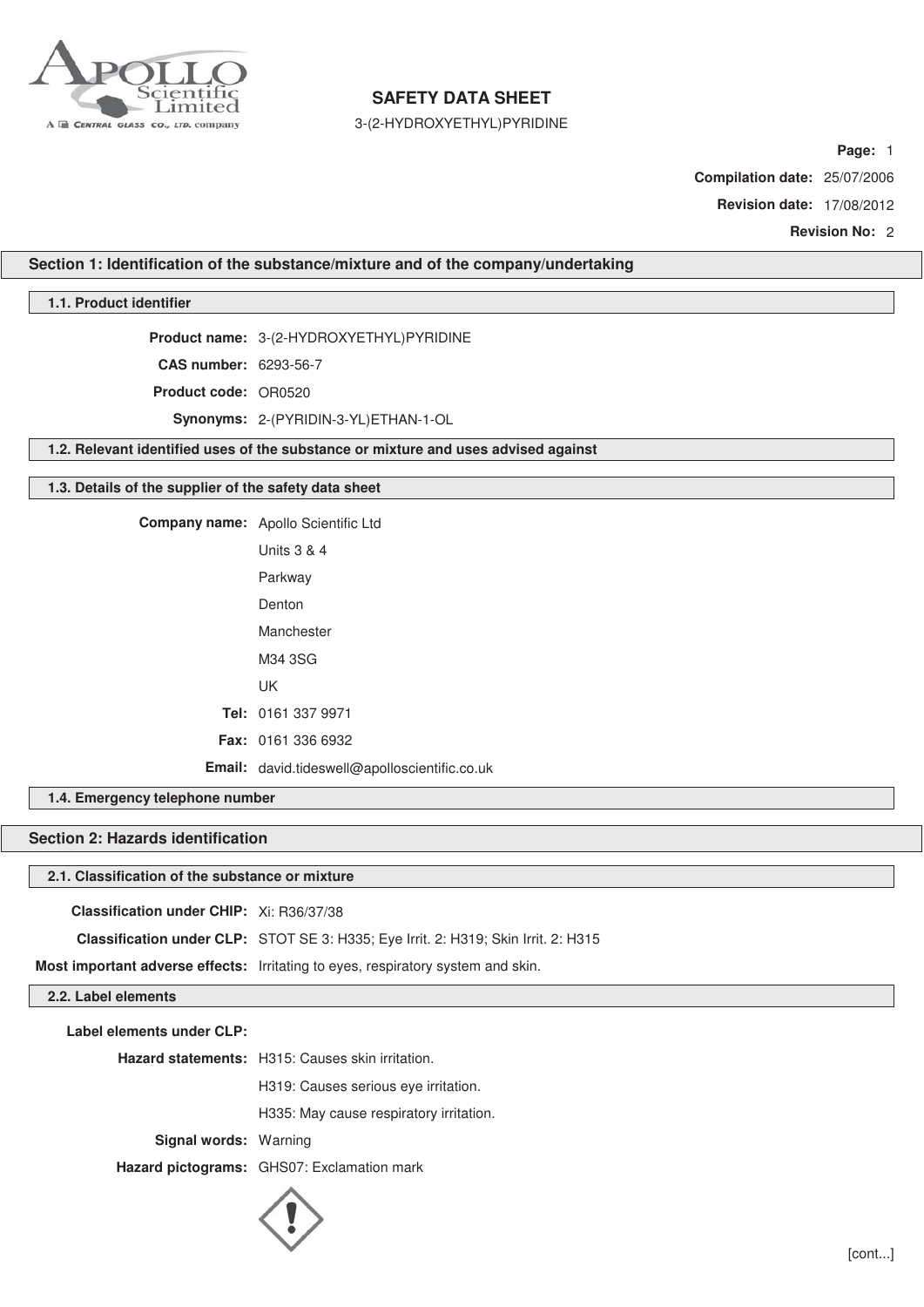## 3-(2-HYDROXYETHYL)PYRIDINE

|                                                                                                         | Precautionary statements: P261: Avoid breathing vapours.                              |
|---------------------------------------------------------------------------------------------------------|---------------------------------------------------------------------------------------|
|                                                                                                         | P271: Use only outdoors or in a well-ventilated area.                                 |
|                                                                                                         | P280: Wear protective gloves/protective clothing/eye protection/face protection.      |
| Label elements under CHIP:                                                                              |                                                                                       |
| Hazard symbols: Irritant.                                                                               |                                                                                       |
|                                                                                                         |                                                                                       |
|                                                                                                         | Risk phrases: R36/37/38: Irritating to eyes, respiratory system and skin.             |
|                                                                                                         | Safety phrases: S23: Do not breathe vapour.                                           |
|                                                                                                         | S26: In case of contact with eyes, rinse immediately with plenty of water and seek    |
|                                                                                                         | medical advice.                                                                       |
|                                                                                                         | S28: After contact with skin, wash immediately with plenty of water.                  |
|                                                                                                         | S36/37/39: Wear suitable protective clothing, gloves and eye / face protection.       |
|                                                                                                         | S45: In case of accident or if you feel unwell, seek medical advice immediately (show |
|                                                                                                         | the label where possible).                                                            |
| $\mathbf{A}$ $\mathbf{A}$ $\mathbf{B}$ $\mathbf{A}$ $\mathbf{B}$ $\mathbf{A}$ $\mathbf{B}$ $\mathbf{A}$ |                                                                                       |

#### **2.3. Other hazards**

**PBT:** This substance is not identified as a PBT substance.

### **Section 3: Composition/information on ingredients**

## **3.1. Substances**

### **Chemical identity:** 3-(2-HYDROXYETHYL)PYRIDINE

## **Section 4: First aid measures**

## **4.1. Description of first aid measures**

**Skin contact:** Remove all contaminated clothes and footwear immediately unless stuck to skin. Wash immediately with plenty of soap and water. **Eye contact:** Bathe the eye with running water for 15 minutes. Consult a doctor.

**Ingestion:** Wash out mouth with water. Consult a doctor.

**Inhalation:** Remove casualty from exposure ensuring one's own safety whilst doing so. Consult a doctor.

#### **4.2. Most important symptoms and effects, both acute and delayed**

**Skin contact:** There may be irritation and redness at the site of contact.

**Eye contact:** There may be irritation and redness. The eyes may water profusely.

**Ingestion:** There may be soreness and redness of the mouth and throat.

**Inhalation:** There may be irritation of the throat with a feeling of tightness in the chest. Exposure may cause coughing or wheezing.

**Page:** 2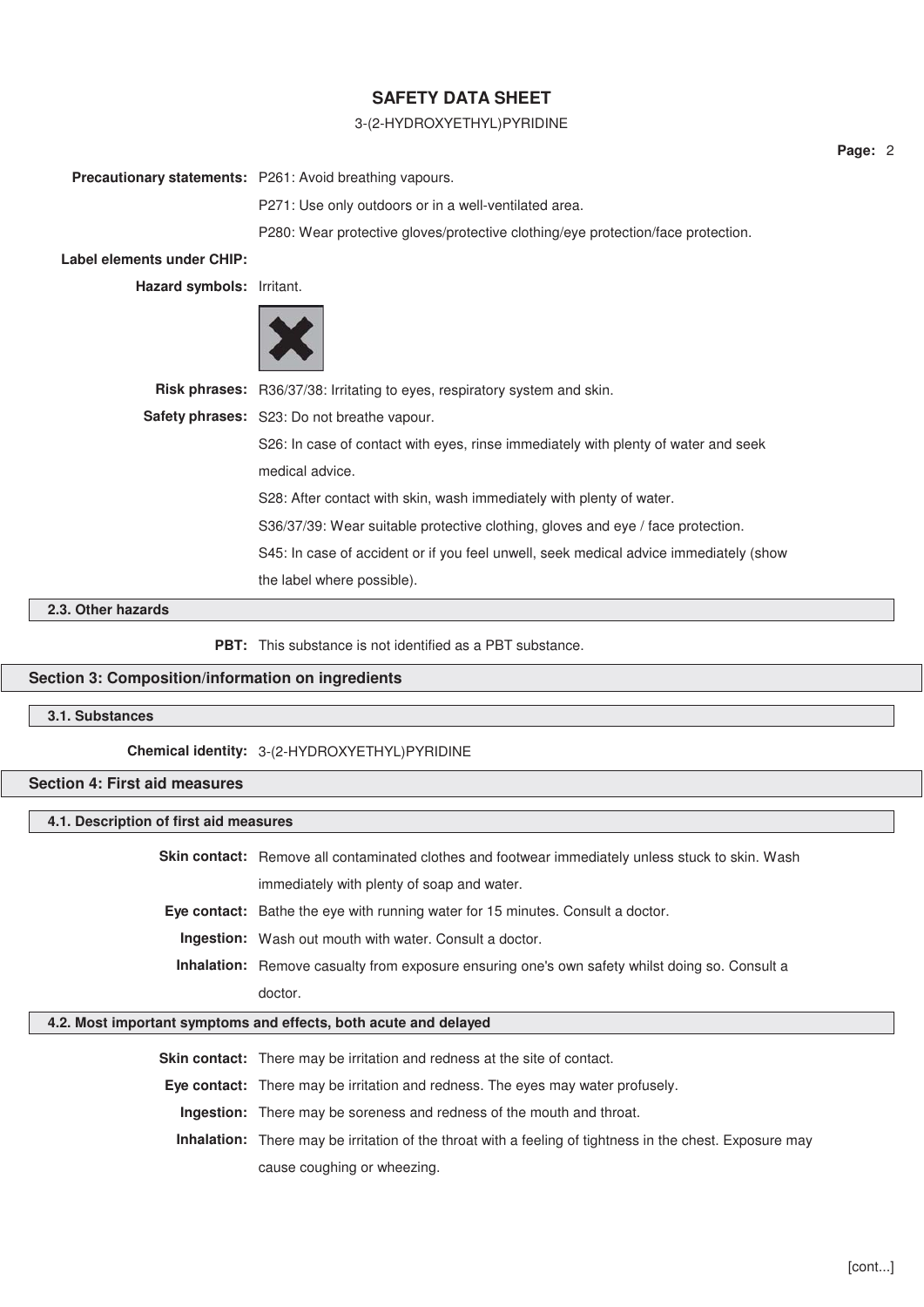#### 3-(2-HYDROXYETHYL)PYRIDINE

#### **4.3. Indication of any immediate medical attention and special treatment needed**

#### **Section 5: Fire-fighting measures**

#### **5.1. Extinguishing media**

**Extinguishing media:** Carbon dioxide, dry chemical powder, foam. Suitable extinguishing media for the

surrounding fire should be used. Use water spray to cool containers.

### **5.2. Special hazards arising from the substance or mixture**

**Exposure hazards:** In combustion emits toxic fumes. Carbon oxides. Nitrogen oxides (NOx).

### **5.3. Advice for fire-fighters**

**Advice for fire-fighters:** Wear self-contained breathing apparatus. Wear protective clothing to prevent contact with skin and eyes.

#### **Section 6: Accidental release measures**

## **6.1. Personal precautions, protective equipment and emergency procedures**

**Personal precautions:** Refer to section 8 of SDS for personal protection details. If outside do not approach from downwind. If outside keep bystanders upwind and away from danger point. Mark out the contaminated area with signs and prevent access to unauthorised personnel. Turn leaking containers leak-side up to prevent the escape of liquid.

#### **6.2. Environmental precautions**

**Environmental precautions:** Do not discharge into drains or rivers. Contain the spillage using bunding.

### **6.3. Methods and material for containment and cleaning up**

**Clean-up procedures:** Absorb into dry earth or sand. Transfer to a closable, labelled salvage container for

disposal by an appropriate method.

## **6.4. Reference to other sections**

## **Section 7: Handling and storage**

#### **7.1. Precautions for safe handling**

**Handling requirements:** Avoid direct contact with the substance. Ensure there is sufficient ventilation of the area.

Do not handle in a confined space. Avoid the formation or spread of mists in the air. Only use in fume hood.

#### **7.2. Conditions for safe storage, including any incompatibilities**

**Storage conditions:** Store in cool, well ventilated area. Keep container tightly closed. Store under Argon.

**Suitable packaging:** Must only be kept in original packaging.

## **7.3. Specific end use(s)**

**Specific end use(s):** No data available.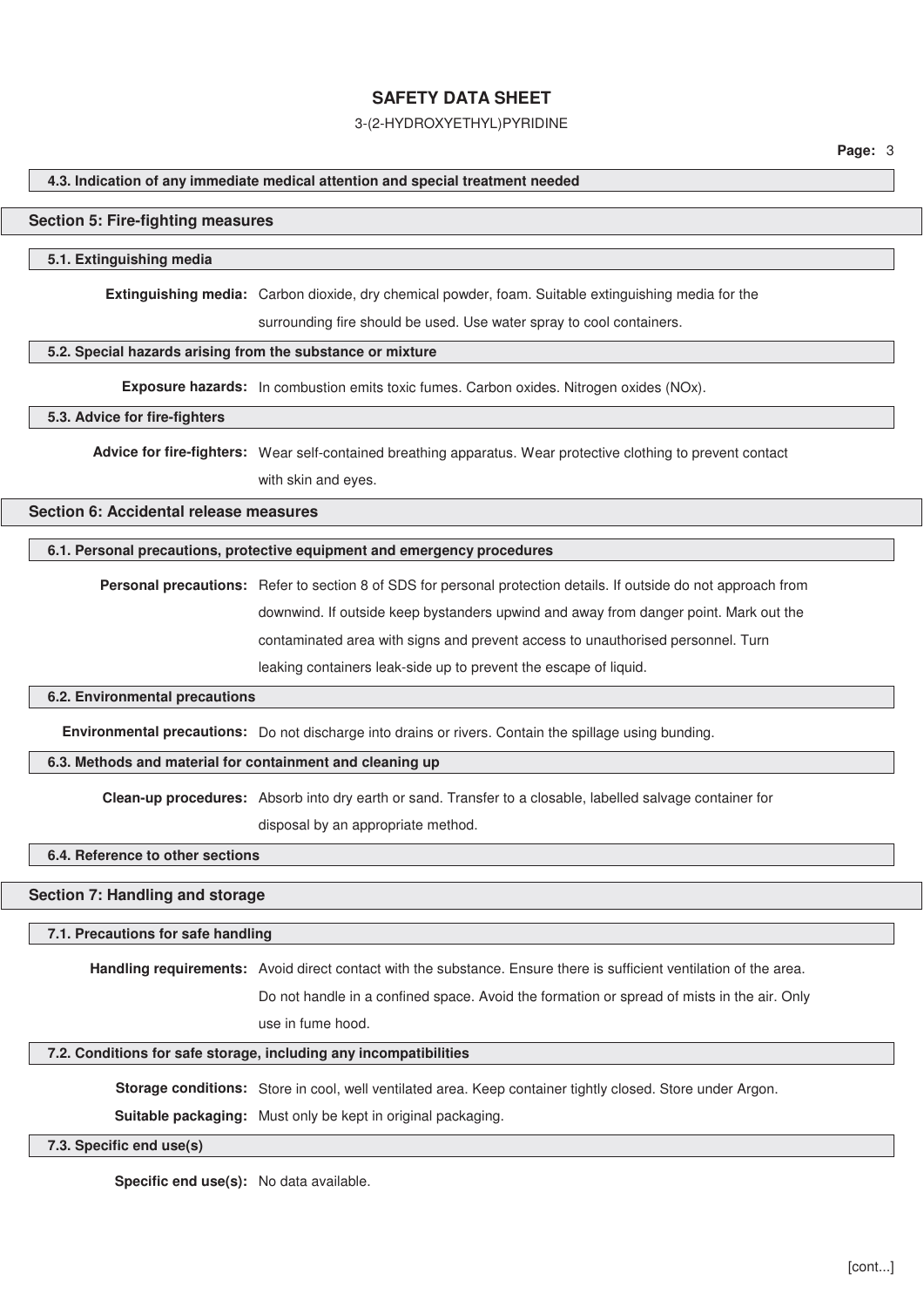### 3-(2-HYDROXYETHYL)PYRIDINE

**Page:** 4

## **Section 8: Exposure controls/personal protection**

#### **8.1. Control parameters**

**Workplace exposure limits:** Not applicable.

#### **8.2. Exposure controls**

**Engineering measures:** Ensure there is sufficient ventilation of the area.

**Respiratory protection:** Self-contained breathing apparatus must be available in case of emergency.

**Hand protection:** Protective gloves.

**Eye protection:** Safety glasses. Ensure eye bath is to hand.

**Skin protection:** Protective clothing.

### **Section 9: Physical and chemical properties**

## **9.1. Information on basic physical and chemical properties**

**State:** Liquid

**Colour:** Colourless

**Boiling point/range°C:** 176@15mmHg

## **9.2. Other information**

**Other information:** Not applicable.

## **Section 10: Stability and reactivity**

**10.1. Reactivity**

**Reactivity:** Stable under recommended transport or storage conditions.

**10.2. Chemical stability**

**Chemical stability:** Stable under normal conditions.

**10.3. Possibility of hazardous reactions**

**Hazardous reactions:** Hazardous reactions will not occur under normal transport or storage conditions.

**10.4. Conditions to avoid**

**Conditions to avoid:** Heat.

**10.5. Incompatible materials**

**Materials to avoid:** Strong oxidising agents. Strong acids.

**10.6. Hazardous decomposition products**

**Haz. decomp. products:** In combustion emits toxic fumes of carbon dioxide / carbon monoxide. Nitrogen oxides

(NOx).

## **Section 11: Toxicological information**

**11.1. Information on toxicological effects**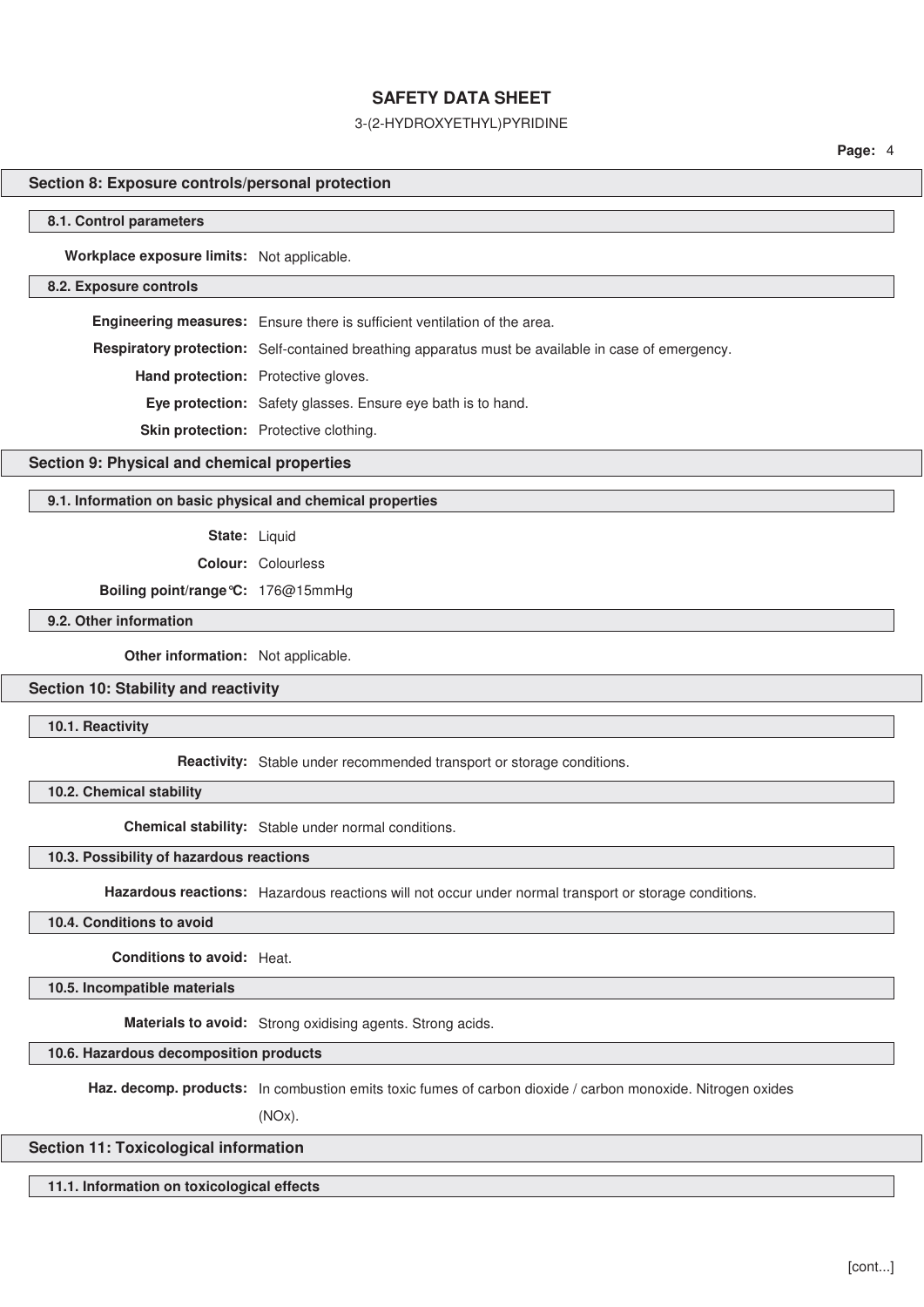## 3-(2-HYDROXYETHYL)PYRIDINE

### **Relevant hazards for substance:**

| Hazard                        | Route      | <b>Basis</b>       |
|-------------------------------|------------|--------------------|
| Skin corrosion/irritation     | <b>DRM</b> | Based on test data |
| Serious eye damage/irritation | OPT        | Based on test data |
| STOT-single exposure          | INH        | Based on test data |

### **Symptoms / routes of exposure**

**Skin contact:** There may be irritation and redness at the site of contact.

**Eye contact:** There may be irritation and redness. The eyes may water profusely.

**Ingestion:** There may be soreness and redness of the mouth and throat.

**Inhalation:** There may be irritation of the throat with a feeling of tightness in the chest. Exposure may

cause coughing or wheezing.

## **Section 12: Ecological information**

**12.1. Toxicity**

**Ecotoxicity values:** Not applicable.

**12.2. Persistence and degradability**

**Persistence and degradability:** No data available.

**12.3. Bioaccumulative potential**

**Bioaccumulative potential:** No data available.

**12.4. Mobility in soil**

**Mobility:** No data available.

## **12.5. Results of PBT and vPvB assessment**

**PBT identification:** This substance is not identified as a PBT substance.

**12.6. Other adverse effects**

**Other adverse effects:** No data available.

**Section 13: Disposal considerations**

## **13.1. Waste treatment methods**

| Disposal operations: MATERIAL SHOULD BE DISPOSED OF IN ACCORDANCE WITH LOCAL, STATE AND                             |
|---------------------------------------------------------------------------------------------------------------------|
| <b>FEDERAL REGULATIONS</b>                                                                                          |
| <b>Disposal of packaging:</b> Dispose of as special waste in compliance with local and national regulations Observe |
| all federal, state and local environmental regulations.                                                             |
| <b>NB:</b> The user's attention is drawn to the possible existence of regional or national                          |
| regulations regarding disposal.                                                                                     |

### **Section 14: Transport information**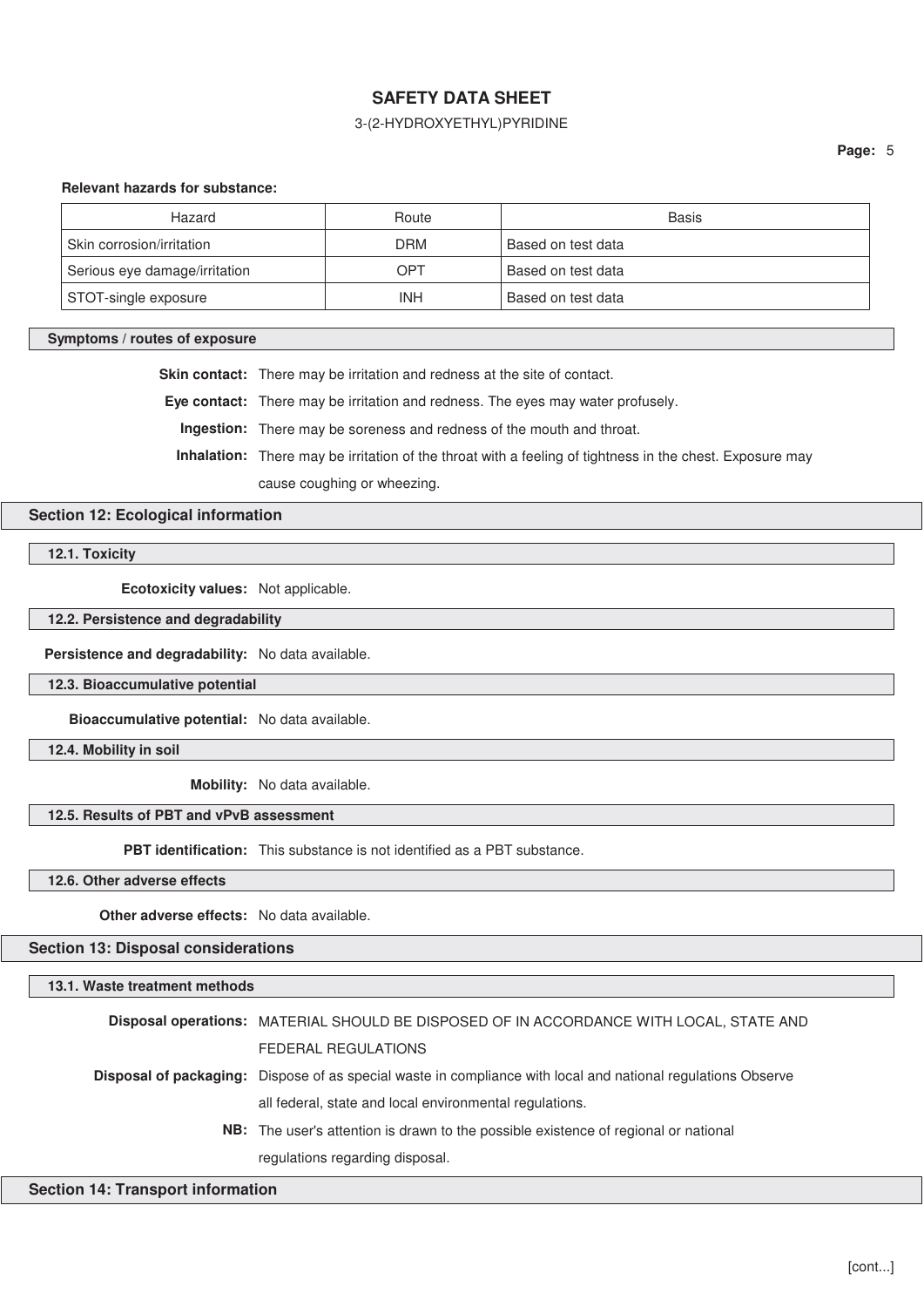## 3-(2-HYDROXYETHYL)PYRIDINE

## **14.1. UN number**

**UN number:** UNnone

## **14.2. UN proper shipping name**

**Shipping name:** NOT CLASSIFIED AS DANGEROUS IN THE MEANING OF TRANSPORT REGULATIONS.

## **14.3. Transport hazard class(es)**

**14.4. Packing group**

## **14.5. Environmental hazards**

**Environmentally hazardous:** No **Marine pollutant:** No **Marine pollutant:** No

**14.6. Special precautions for user**

## **Section 15: Regulatory information**

**15.1. Safety, health and environmental regulations/legislation specific for the substance or mixture**

## **15.2. Chemical Safety Assessment**

**Chemical safety assessment:** A chemical safety assessment has not been carried out for the substance or the mixture

by the supplier.

# **Section 16: Other information**

| <b>Other information</b> |                                                                                                                     |  |  |  |  |
|--------------------------|---------------------------------------------------------------------------------------------------------------------|--|--|--|--|
|                          | Other information: This safety data sheet is prepared in accordance with Commission Regulation (EU) No<br>453/2010. |  |  |  |  |
|                          | * Data predicted using computational software. Toxtree - Toxic Hazard Estimation by                                 |  |  |  |  |
|                          | decision tree approach. http://ecb.jrc.ec.europa.eu/qsar/qsar-tools/index.php?                                      |  |  |  |  |
|                          | c=TOXTREE                                                                                                           |  |  |  |  |
|                          | $\sim$ Data predicted using computatioanl software ACD/ToxSuite v 2.95.1 Copyright 1994-                            |  |  |  |  |
|                          | 2009 ACD/labs, Copyright 2001-2009 Pharma Algorithms, Inc, Advanced Chemistry                                       |  |  |  |  |
|                          | Development, Inc (ACD/Labs). http://www.acdlabs.com/products/pc_admet/tox/tox/                                      |  |  |  |  |
|                          | <b>Phrases used in s.2 and 3:</b> H315: Causes skin irritation.                                                     |  |  |  |  |
|                          | H319: Causes serious eye irritation.                                                                                |  |  |  |  |
|                          | H335: May cause respiratory irritation.                                                                             |  |  |  |  |
|                          | R36/37/38: Irritating to eyes, respiratory system and skin.                                                         |  |  |  |  |
|                          | <b>Legal disclaimer:</b> The material is intended for research purposes only and should be handled exclusively      |  |  |  |  |
|                          | by those who have been fully trained in safety, laboratory and chemical handling                                    |  |  |  |  |
|                          | procedures. The above information is believed to be correct to the best of our                                      |  |  |  |  |
|                          | knowledge. The above information is believed to be correct to the best of our knowledge                             |  |  |  |  |
|                          | at the date of its publication, but should not be considered to be all inclusive. It should                         |  |  |  |  |
|                          | be used only as a guide for safe handling, storage, transportation and disposal. We                                 |  |  |  |  |
|                          | cannot guarantee that the hazards detailed in this document are the only hazards that                               |  |  |  |  |
|                          |                                                                                                                     |  |  |  |  |